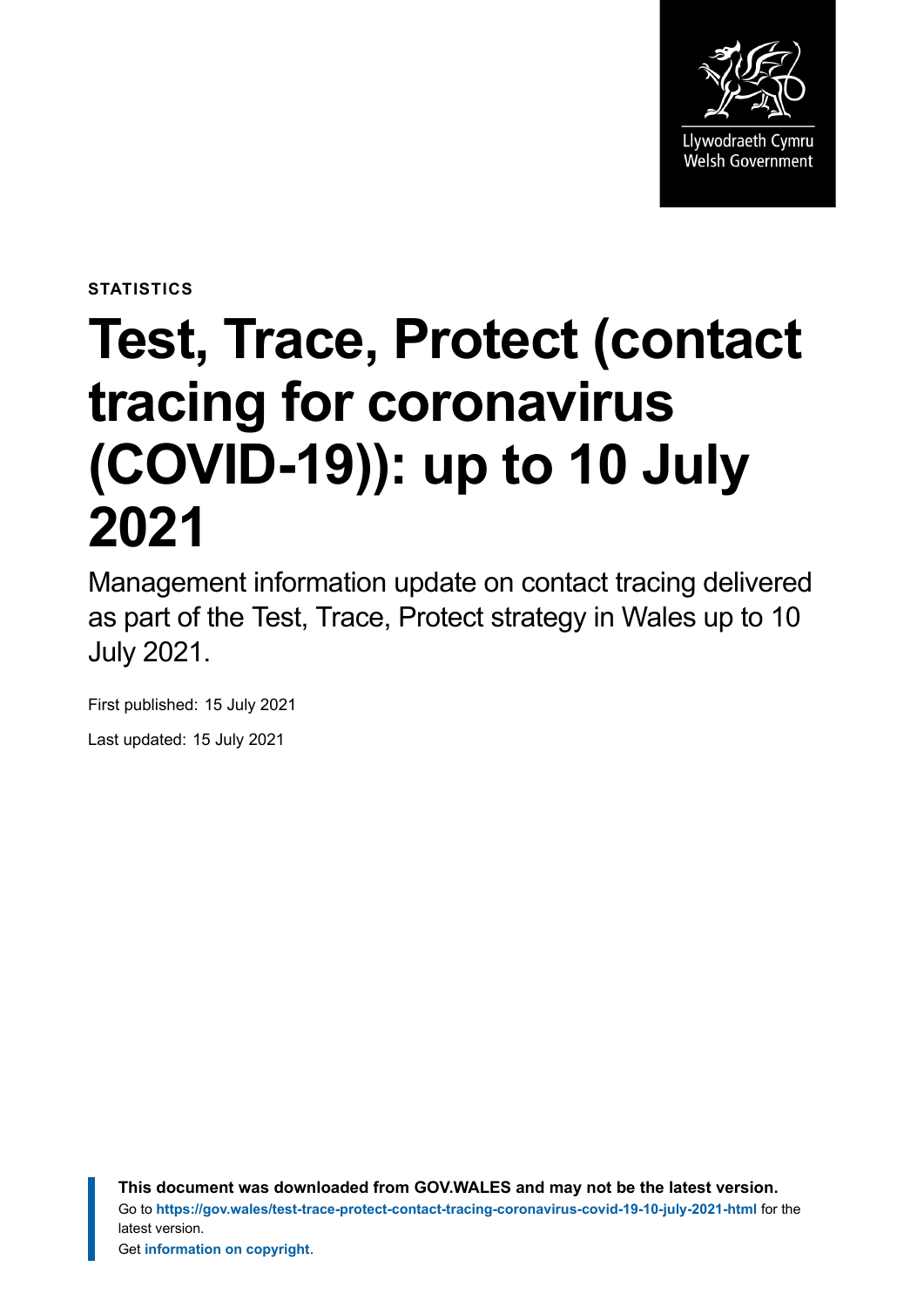# **Contents**

**[What is contact tracing?](#page-1-0) [Main results](#page-2-0) [Time taken to reach positive cases and close contacts](#page-8-0) [Data for 1 to 21 June 2020](#page-9-0) [Quality and methodology information](#page-9-1) [Contact details](#page-16-0)**

# <span id="page-1-0"></span>**What is contact tracing?**

Contact tracing is an important part of the Welsh Government's **[Test, Trace,](https://gov.wales/test-trace-protect) [Protect strategy](https://gov.wales/test-trace-protect)**. The strategy is being delivered through the NHS Wales Test, Trace, Protect service.

As soon as people start to display symptoms of coronavirus (COVID-19), they should arrange to take a test as quickly as possible whilst they and members of their household self-isolate. On receiving a positive result people are asked to support the NHS Wales Test, Trace, Protect service by reporting their recent contacts to the local contact tracer so that they can be contacted and notified to self-isolate (and take a test if they too are displaying symptoms), to help stop the spread of the virus.

It may not be possible to trace all individuals referred to the contact tracing service. For various reasons contact details will not have been provided for some individuals and others may not have responded to calls, texts or emails from tracing teams. The proportion of positive cases that were eligible for follow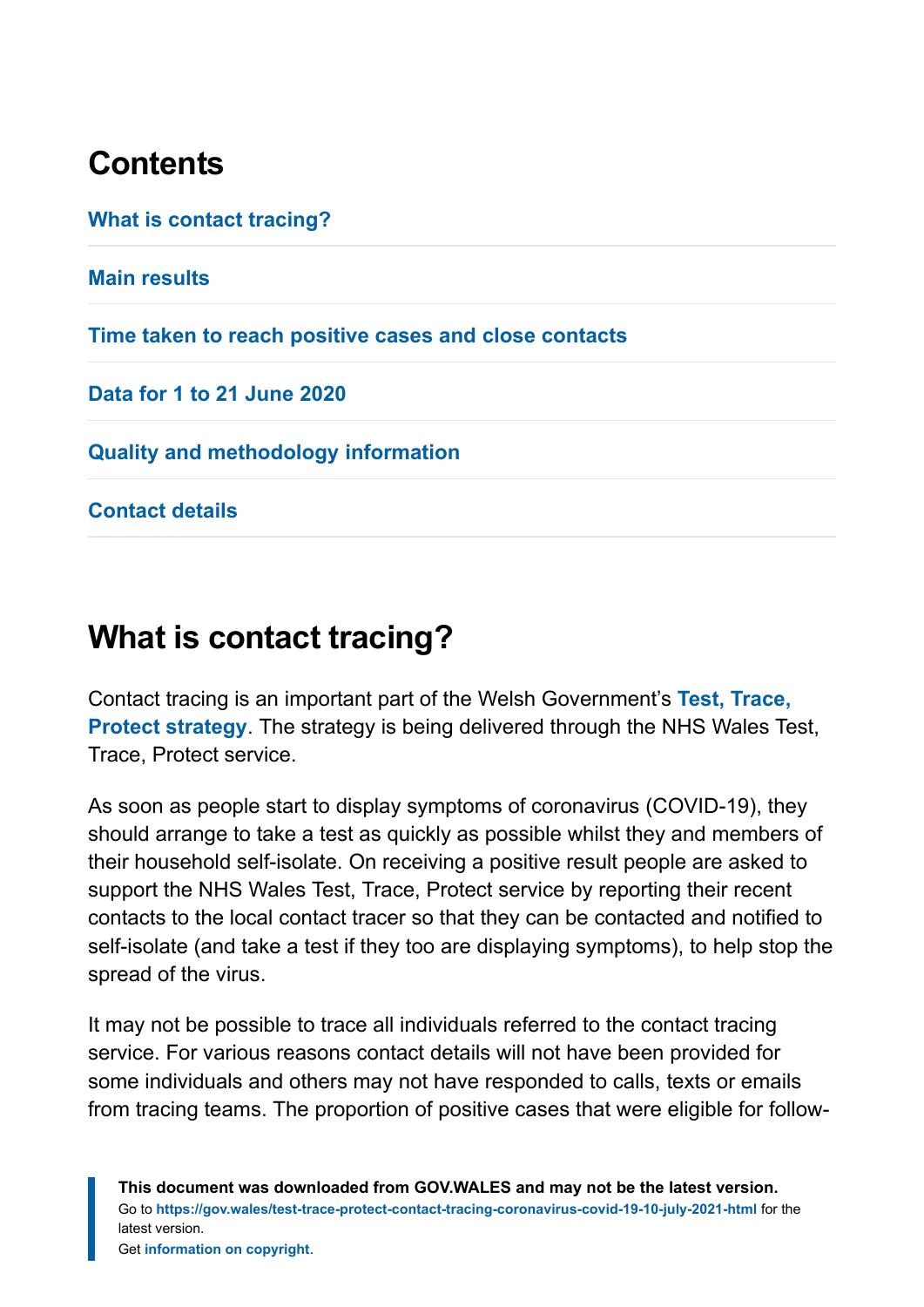up and that were reached only include those cases that were successfully reached but does not include those cases where local tracers have made an attempt, but failed, to contact.

The data in this release is management information collected as part of the contact tracing process. The figures reflect the data recorded in the contact tracing system and not any contact tracing activity that may have taken place outside of the typical tracing process. The data has not been collected for official statistics purposes which means it has not undergone the same level of quality assurance as official statistics and will be subject to future revisions. We are publishing this to provide a weekly summary of contact tracing activity in Wales during the coronavirus (COVID-19) pandemic.

# <span id="page-2-0"></span>**Main results**

In the latest week (4 to 10 July 2021):

- of the 4,756 positive cases that were eligible for follow-up, 4,593 (96.6%) were reached and asked to provide details of their recent contacts
- of the 14,855 close contacts that were eligible for follow-up, 13,992 (94.2%) were successfully contacted and advised accordingly, or had their case otherwise resolved

In total, since 21 June 2020:

- of the 187,326 positive cases that were eligible for follow-up, 186,561 (99.6%) were reached and asked to provide details of their recent contacts
- of the 422,651 close contacts that were eligible for follow-up, 401,671 (95.0%) were successfully contacted and advised accordingly, or had their case otherwise resolved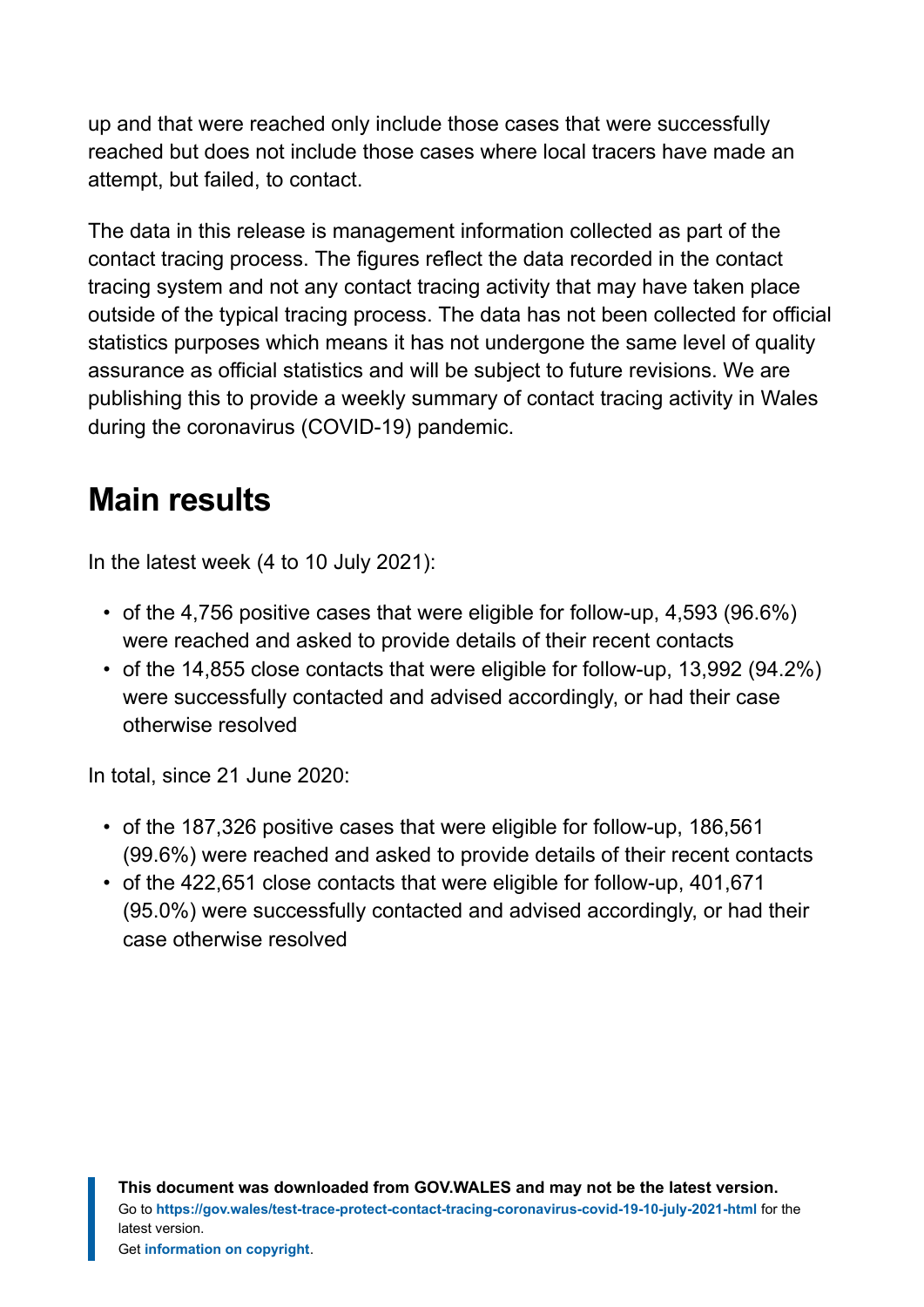#### **Table 1: Positive cases referred to the contact tracing system, up to 10 July 2021**

|                                                              | Latest week 4<br>to 10 July | <b>Cumulative total 21 June</b><br>2020 to 10 July 2021 |
|--------------------------------------------------------------|-----------------------------|---------------------------------------------------------|
| Eligible for follow-up by local<br>contract tracing teams    | 4,756                       | 187,326                                                 |
| Not eligible for follow-up by local<br>contact tracing teams | 838                         | 38,444                                                  |
| Total                                                        | 5,594                       | 225,770                                                 |

Source: Digital Health and Care Wales (DHCW)

Information on the types of cases not eligible for follow-up by local contact tracing teams is provided in the **[quality and methodology information](https://gov.wales/test-trace-protect-contact-tracing-coronavirus-covid-19-10-july-2021-html#section-75120) [section](https://gov.wales/test-trace-protect-contact-tracing-coronavirus-covid-19-10-july-2021-html#section-75120)**.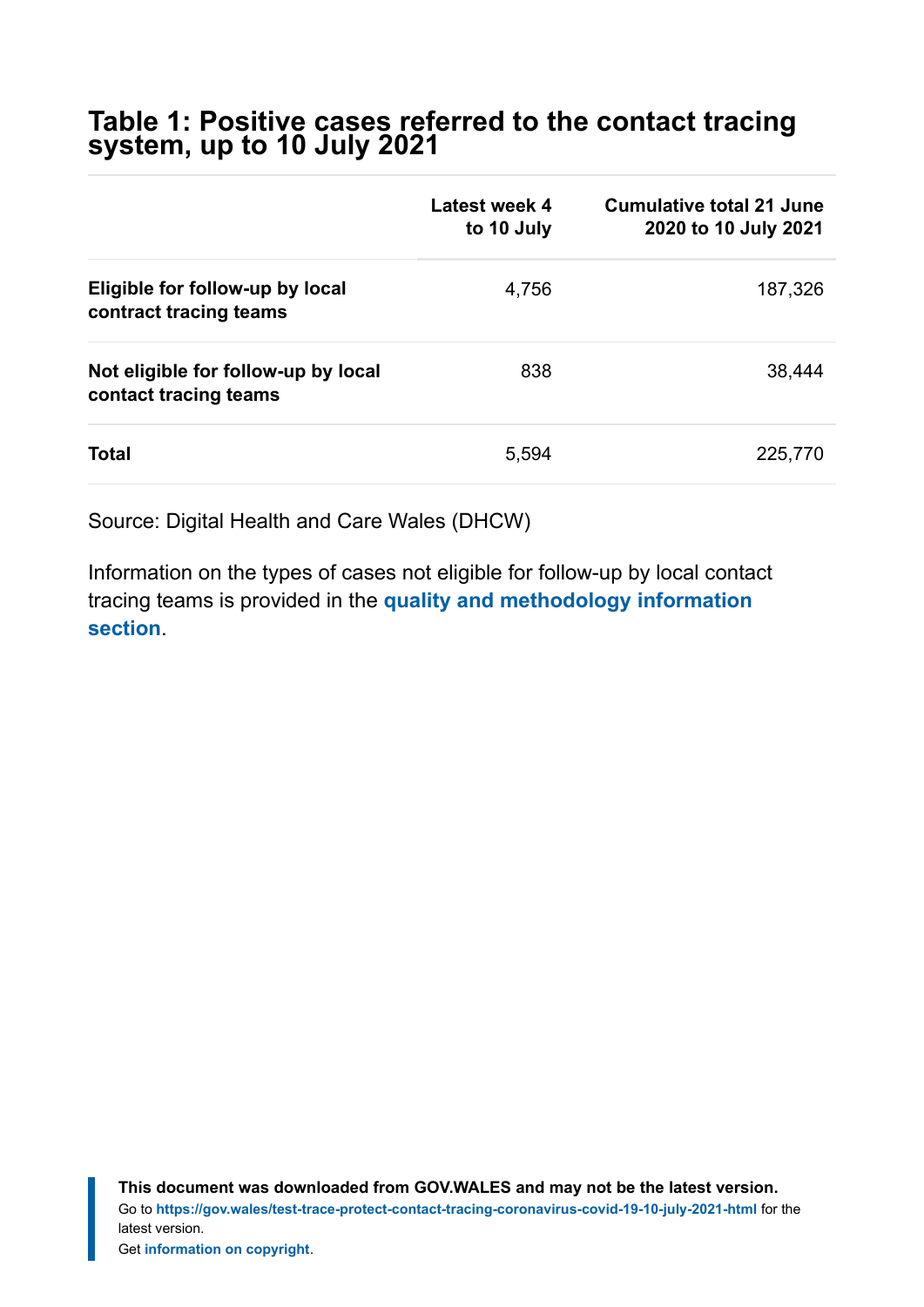

### Chart 1: Positive cases eligible for follow-up by local contact tracing teams, up to 10 July 2021

Source: Digital Health and Care Wales (DHCW)

#### **[Positive cases eligible for follow-up by local contact tracing teams, up to](https://gov.wales/sites/default/files/statistics-and-research/2021-07/test-trace-protect-contact-tracing-for-coronavirus-covid-19-up-to-10-july-2021-520.ods) [10 July 2021 \(MS Excel\)](https://gov.wales/sites/default/files/statistics-and-research/2021-07/test-trace-protect-contact-tracing-for-coronavirus-covid-19-up-to-10-july-2021-520.ods)**

#### **Table 2: People identified as close contacts, up to 10 July 2021**

|                                                              | Latest week 4<br>to 10 July | <b>Cumulative total 21 June</b><br>2020 to 10 July 2021 |
|--------------------------------------------------------------|-----------------------------|---------------------------------------------------------|
| Eligible for follow-up by local<br>contract tracing teams    | 14,855                      | 422,651                                                 |
| Not eligible for follow-up by local<br>contact tracing teams | 2,593                       | 51,577                                                  |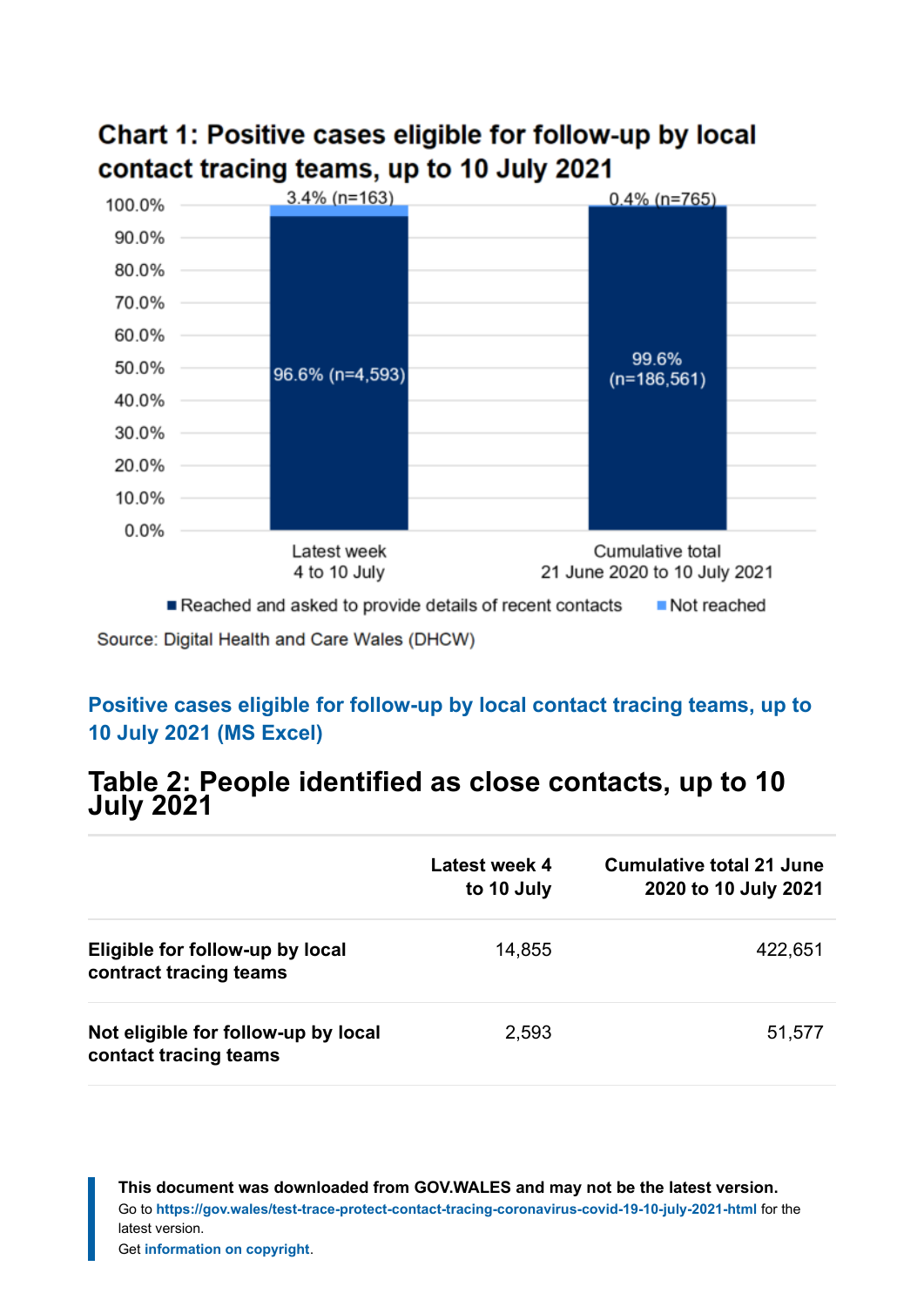|              | Latest week 4<br>to 10 July | <b>Cumulative total 21 June</b><br>2020 to 10 July 2021 |
|--------------|-----------------------------|---------------------------------------------------------|
| <b>Total</b> | 17,448                      | 474,228                                                 |

Source: Digital Health and Care Wales (DHCW)

These figures relate to all close contacts identified in the reporting period shown. Some may have been identified by positive cases referred to the contact tracing system prior to the reporting period. The figures may also include some close contacts eligible for follow-up by local contact tracing teams that were identified by positive cases escalated to regional teams for onward management.

### Chart 2: Close contacts eligible for follow-up by local contact tracing teams, up to 10 July 2021



Not successfully contacted or resolved

Successfully contacted and advised accordingly, or case otherwise resolved

Source: Digital Health and Care Wales (DHCW)

#### **[Close contacts eligible for follow-up by local contact tracing teams, up to](https://gov.wales/sites/default/files/statistics-and-research/2021-07/test-trace-protect-contact-tracing-for-coronavirus-covid-19-up-to-10-july-2021-520.ods)**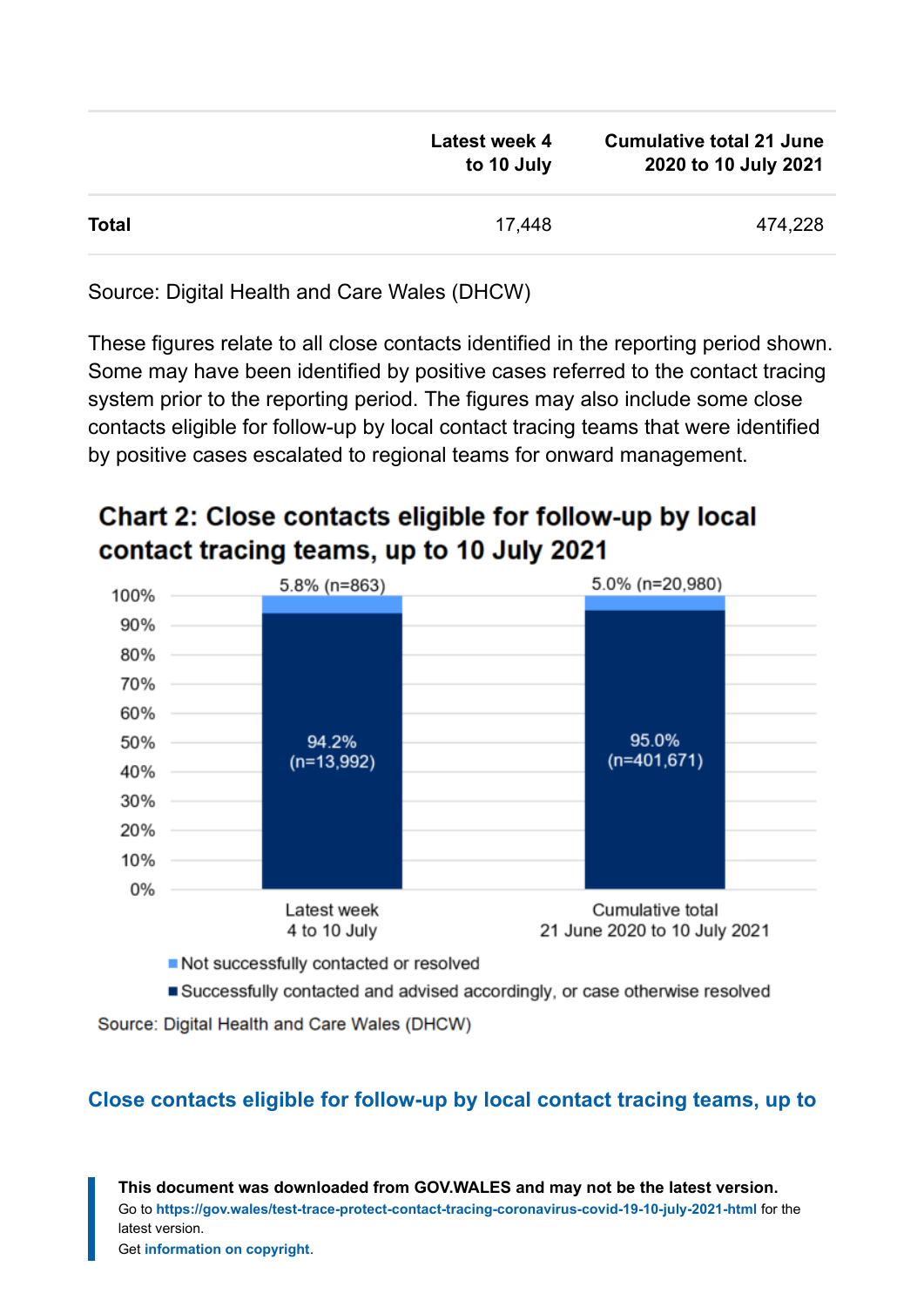#### **[10 July 2021 \(MS Excel\)](https://gov.wales/sites/default/files/statistics-and-research/2021-07/test-trace-protect-contact-tracing-for-coronavirus-covid-19-up-to-10-july-2021-520.ods)**





#### **[Daily positive cases eligible for follow-up by local contact tracing teams,](https://gov.wales/sites/default/files/statistics-and-research/2021-07/test-trace-protect-contact-tracing-for-coronavirus-covid-19-up-to-10-july-2021-520.ods) [up to 10 July 2021 \(MS Excel\)](https://gov.wales/sites/default/files/statistics-and-research/2021-07/test-trace-protect-contact-tracing-for-coronavirus-covid-19-up-to-10-july-2021-520.ods)**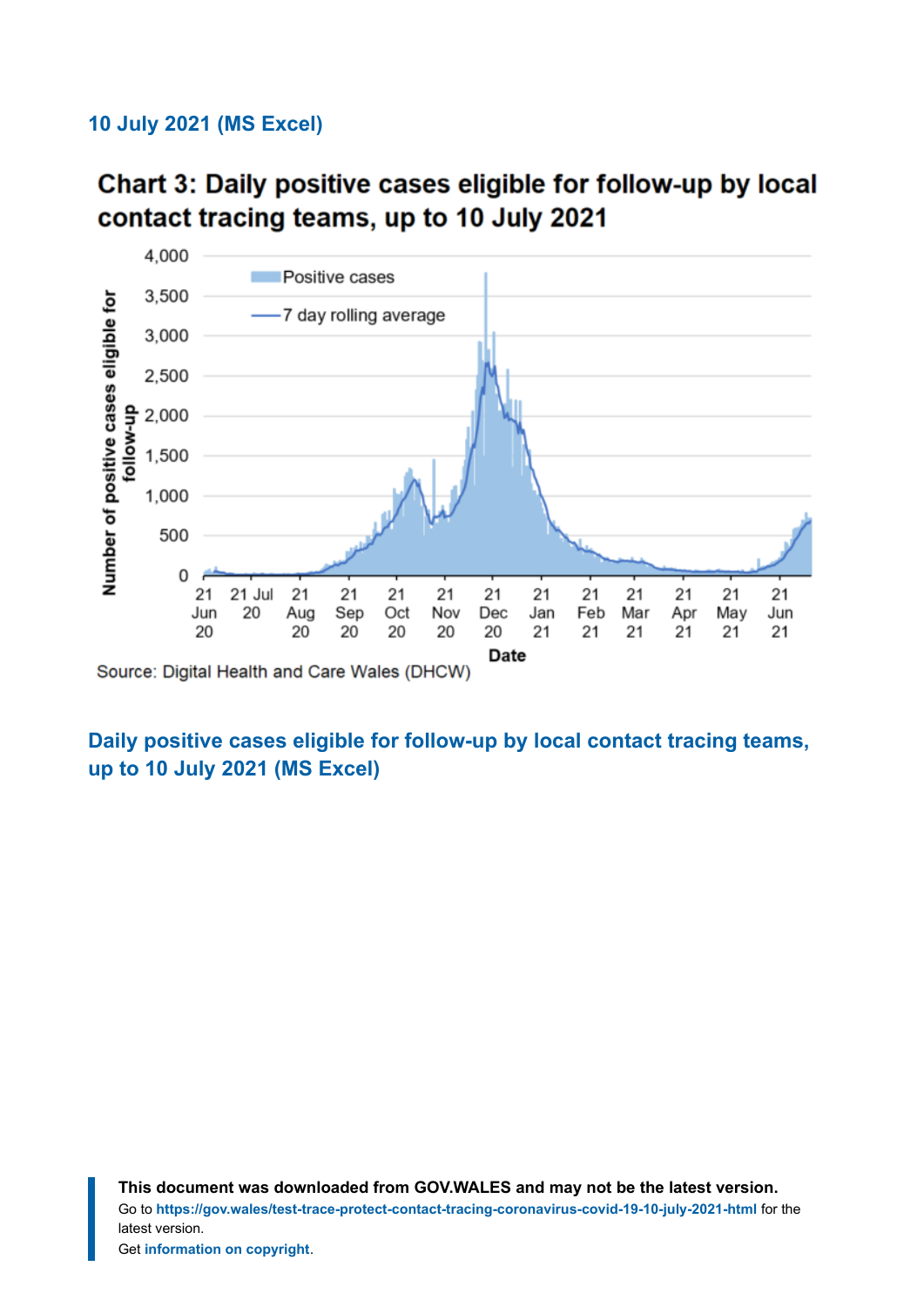### Chart 4: Daily close contacts eligible for follow-up by local contact tracing teams, up to 10 July 2021



Source: Digital Health and Care Wales (DHCW)

#### **[Daily close contacts eligible for follow-up by local contact tracing teams,](https://gov.wales/sites/default/files/statistics-and-research/2021-07/test-trace-protect-contact-tracing-for-coronavirus-covid-19-up-to-10-july-2021-520.ods) [up to 10 July 2021](https://gov.wales/sites/default/files/statistics-and-research/2021-07/test-trace-protect-contact-tracing-for-coronavirus-covid-19-up-to-10-july-2021-520.ods) (MS Excel)**

Charts 3 and 4 represent the daily number of positive cases and close contacts eligible for follow up. The number of cases eligible for follow-up for recent weeks may change slightly compared to previous releases due to cases being flagged as not eligible following further investigation by contact tracing teams. More details on this process can be found in the **[quality and methodology](https://gov.wales/test-trace-protect-contact-tracing-coronavirus-covid-19-10-july-2021-html#section-75120) [information](https://gov.wales/test-trace-protect-contact-tracing-coronavirus-covid-19-10-july-2021-html#section-75120) section**.

Variation between days reflects difference in demand on the system (for example, number of tests performed) with some days seeing more cases feeding through to contact tracing teams. A peak in positive cases or close contacts can occur as a result of:

• a backlog of cases from previous days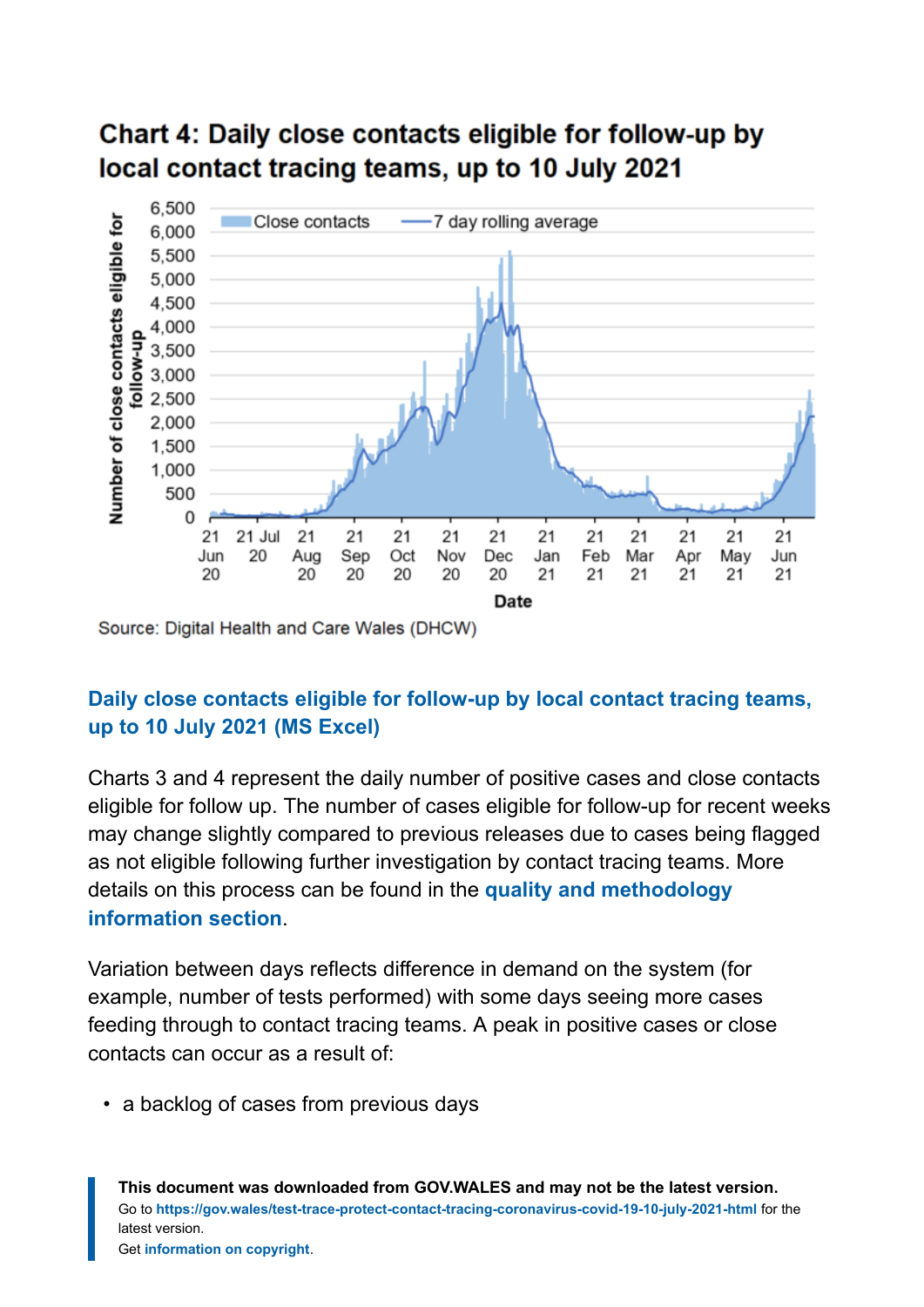- a large batch of test results being submitted
- a new testing site opening
- more testing capacity becoming available

# <span id="page-8-0"></span>**Time taken to reach positive cases and close contacts**

# **In the latest week (4 to 10 July 2021)**

#### **Positive cases**

- Of the 4,756 positive cases that were eligible for follow-up, 78.3% were reached within 24 hours of referral to the contact tracing system. This equates to 81.1% of those successfully reached being reached within 24 hours.
- 92.6% of positive cases that were eligible for follow-up were reached within 48 hours. This equates to 95.9% of those successfully reached being reached within 48 hours.

#### **Close contacts**

- Of the 14,855 close contacts that were eligible for follow-up, 67.4% were reached within 24 hours of being identified by a positive case. This equates to 71.5% of those successfully reached being reached within 24 hours.
- 80.1% of close contacts that were eligible for follow-up were reached within 48 hours of being identified by a positive case. This equates to 85.0% of those successfully reached being reached within 48 hours.
- From the time positive cases were referred to the contact tracing system, 36.6% of all close contacts that were eligible for follow-up were reached within 24 hours. This equates to 38.9% of those successfully reached being reached within 24 hours.
- From the time positive cases were referred to the contact tracing system, 63.8% of all close contacts that were eligible for follow-up were reached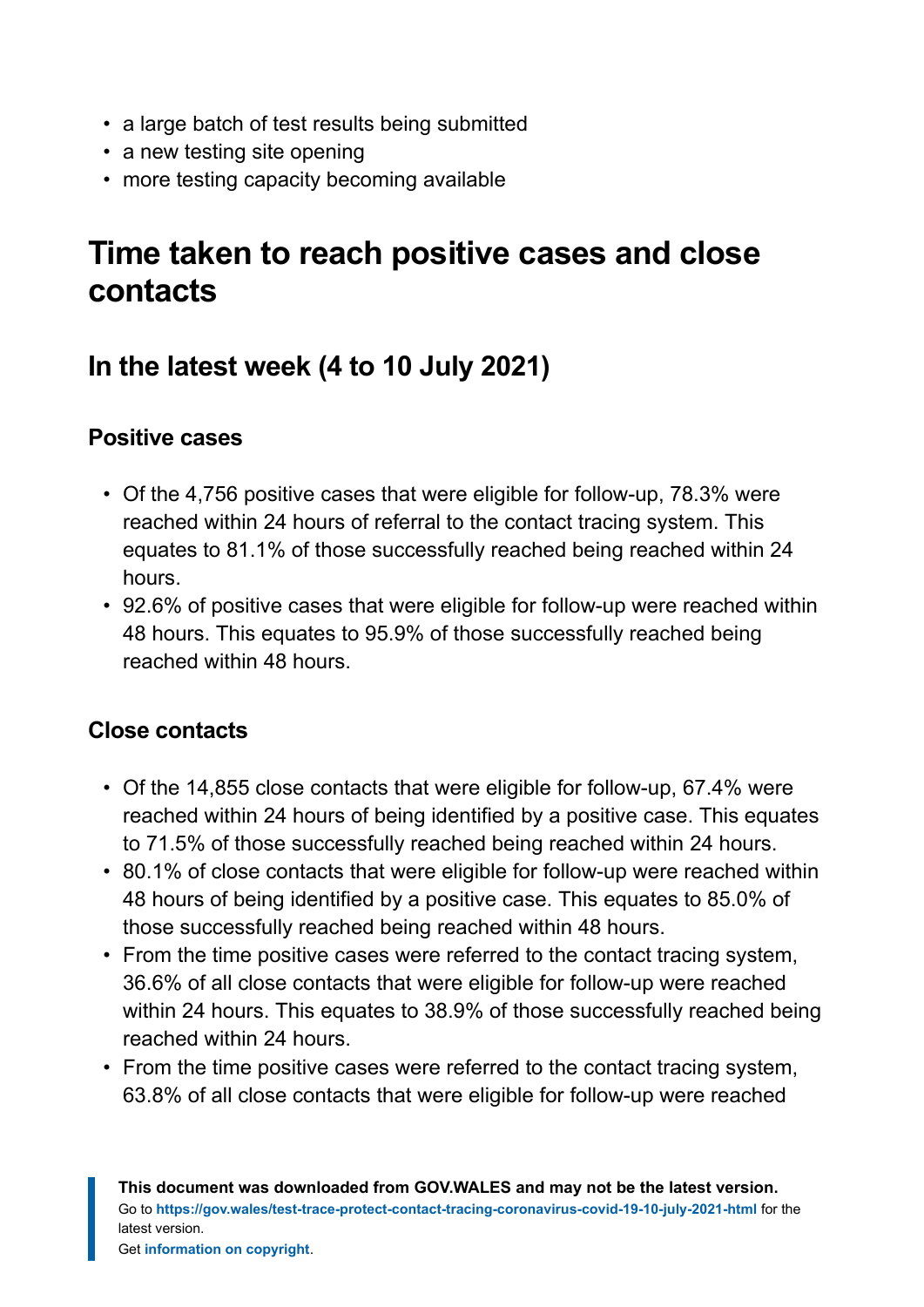within 48 hours. This equates to 67.8% of those successfully reached being reached within 48 hours.

In recent weeks, all measures for the time taken to reach positive cases and close contacts have seen a decrease. This is likely due to a larger number of positive cases and close contacts eligible for follow up by local contact tracing teams.

# <span id="page-9-0"></span>**Data for 1 to 21 June 2020**

Early reporting, covering the first three weeks of contact tracing in Wales, was based on data reported by local and regional contact tracing teams prior to the introduction of the national digital system.

In Wales, during the period from 1 to 21 June 2020, 1,905 positive cases were referred to local and regional contact tracing teams. This resulted in 2,616 contacts identified for follow-up, of which 2,117 were successfully contacted and advised accordingly.

There will be a small amount of overlap in the reporting from the national digital system and the early reporting provided by local and regional contact tracing teams. For this reason we would not recommend combining figures from the two different reporting streams. Cumulative reporting in this and future versions of this release will focus on data from 21 June 2020.

# <span id="page-9-1"></span>**Quality and methodology information**

# **Data source**

This data is management information provided to the Welsh Government by Digital Health and Care Wales. We are publishing this to provide a weekly summary of contact tracing activity in Wales during the coronavirus (COVID-19) pandemic. This data has not undergone the same level of quality assurance as official statistics and the data may be subject to future revisions.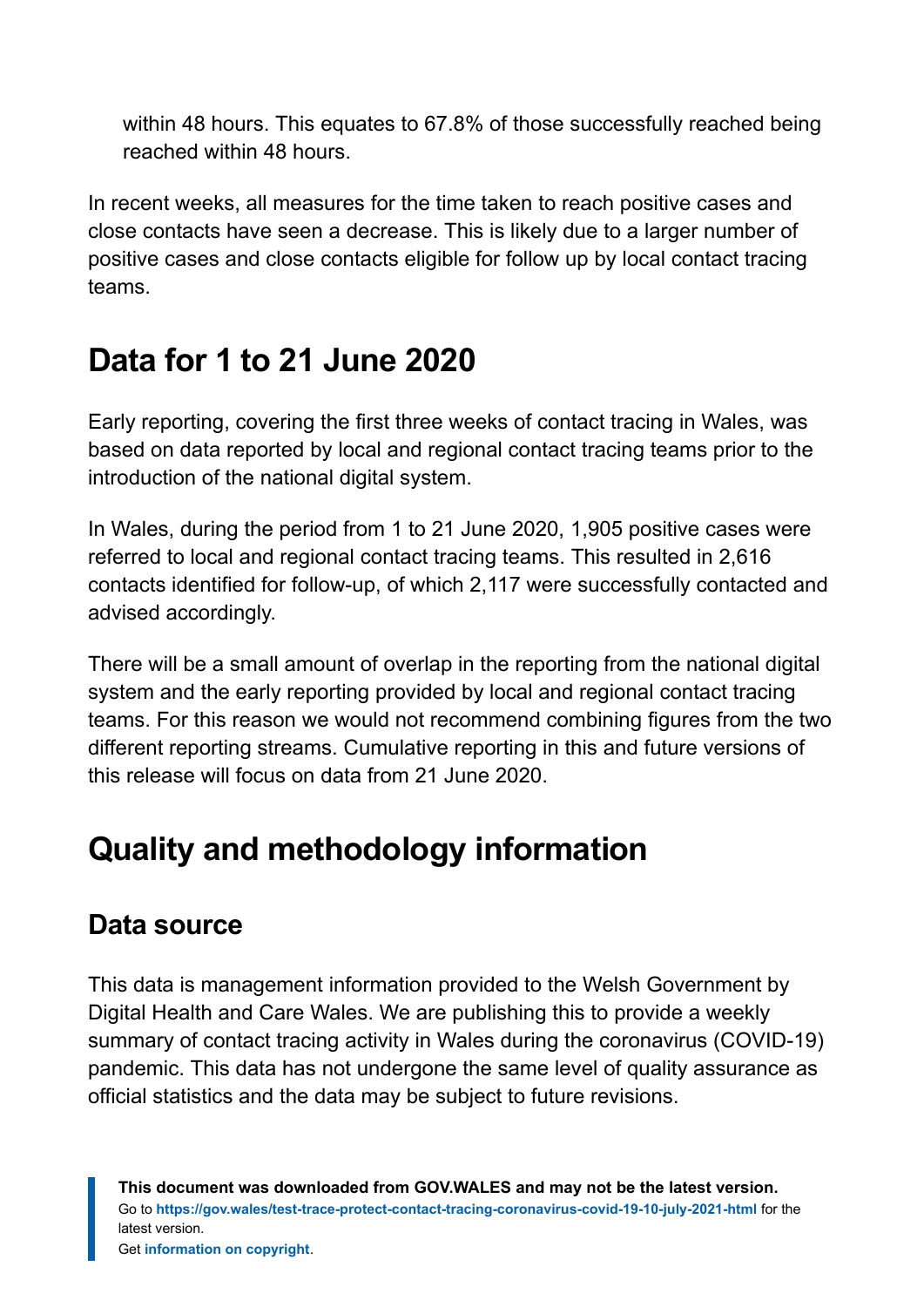Data included in this release was extracted from the contact tracing system at 10:22 on 13 July 2021. This extract was taken 3 days after the end of the reporting period in order to capture follow-up activity relating to cases referred towards the end of the reporting period.

# **Positive cases and close contacts not eligible for followup**

The majority of cases not eligible for follow-up by local contact tracers occur in closed settings such as hospitals, care homes and prisons. These cases are escalated to regional teams for onward management.

Positive cases and close contacts that are resident outside of Wales are also not eligible for follow-up by local contact tracing teams. Public Health Wales refer these cases to the relevant public health agency for onward tracing. These cases would have been included in the numbers eligible for follow-up in statistical releases prior to the 10 September 2020.

For cases in halls of residence, students may have been contacted by text or by their university to advise them to isolate and not by the local contact tracing team. This type of activity is not captured in the contact tracing data. Also, school "bubble" contacts aren't subject to formal contact tracing process as they are contacted directly by their school and provided the necessary public health and isolation guidance. For this reason, we have excluded these contacts from the close contacts statistics presented in this release.

### **Time taken to reach positive cases and close contacts**

For positive cases, the time taken to reach them measures the time between the case being referred to the contact tracing system and them being successfully contacted. For close contacts there are two measures. The first looks at the time between the close contact being identified by a positive case and them being successfully contacted. The second looks at the difference between the positive cases that identified them being referred to the contact tracing system and when the close contact was successfully contacted. The latter measure for close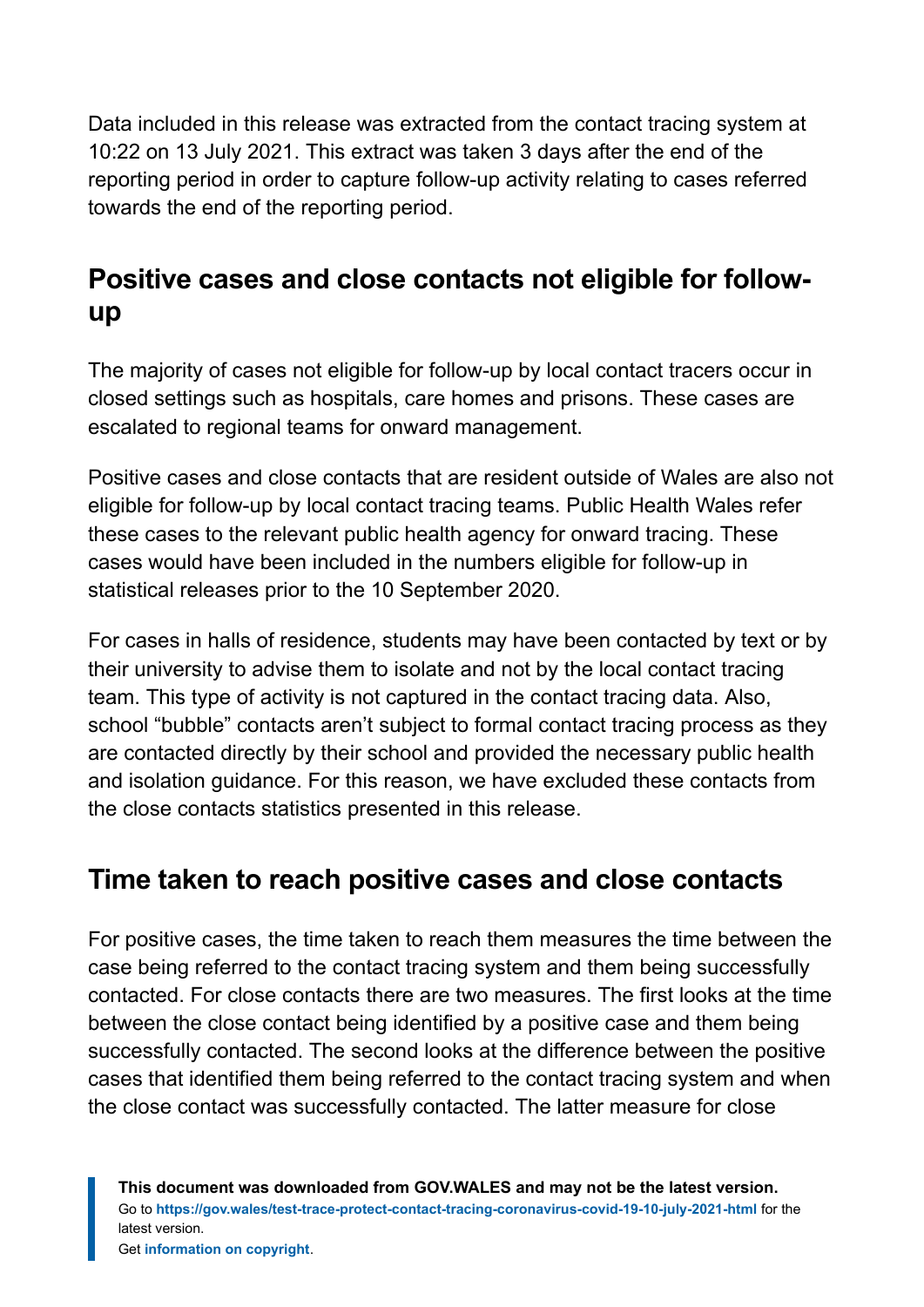contacts excludes a small number that could not be linked back to the positive case that identified them.

- Successful phone call record (including initial phone call from contact tracers to invite cases and contacts to complete the e-form).
- Completion of the contact interview.
- First daily check-up.
- Close contacts or other exposures being entered into the contact tracing system (for positive cases only).
- Case marked as 'resolved'.

These events have been chosen as they all indicate that a contact tracer has successfully been in touch with the individual. The range of events is necessary because phone call records do not exist for all positive cases and close contacts. This may arise, for example, where multiple cases live in the same household and the information is captured through a single phone call, rather than one for each individual.

When close contacts are identified by a positive case outside of Wales or through the NHS app, these are inputted into the system manually as the positive case that identified them does not exist in the Welsh contact tracing system. As the positive case is not in the Welsh contact tracing system, these close contacts should not be included in the timeliness measure from the time positive cases are referred to the contact tracing system. We were recently made aware of the processes around these close contacts and from the week commencing 16 May 2021, we have removed these close contacts from this measure and the historical data to more accurately reflect the contact tracing system. As these close contacts are eligible for follow up within the Welsh contact tracing system, they still appear in all other figures relating to close contacts presented in this release.

The percentage of close contacts reached within 24 hours and 48 hours from the time positive cases were referred to the contact tracing system will appear higher than previous publications as a result of this change. Since September 2020 when the process for these close contacts was implemented, there have been an average of 60 close contacts per week identified by a positive case outside of Wales or through the NHS app. For the week 16 to 22 May 2021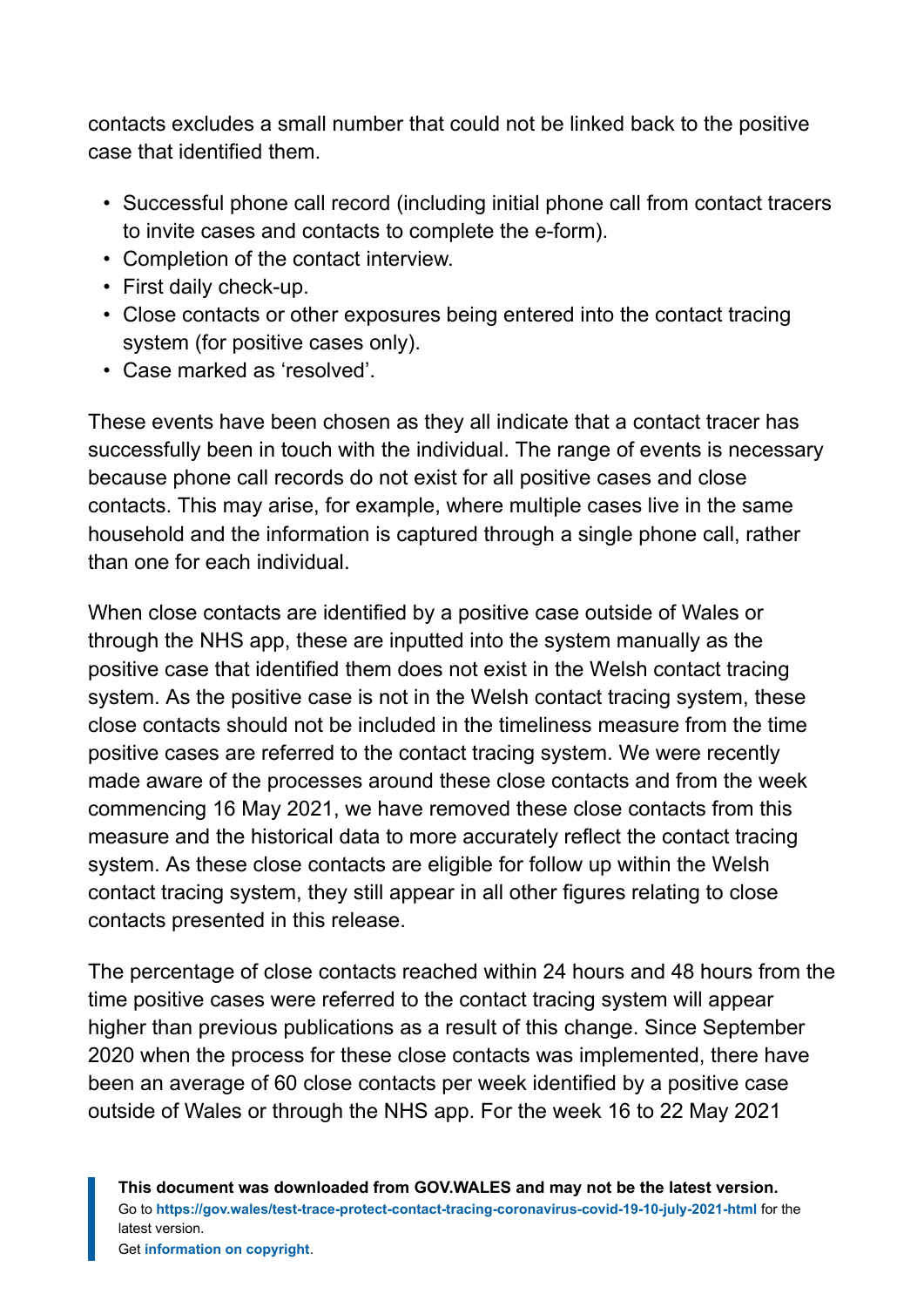when this change in methodology was first implemented, the change resulted in an increase of 6 percentage points in the timeliness measure within 24 hours and 7 percentage points in the timeliness measure within 48 hours from the time positive cases were referred to the contact tracing system.

# **School bubble data**

School 'bubble' contacts aren't subject to formal contact tracing process, as they are contacted directly by their school and provided the necessary public health and isolation guidance. For this reason, from the release published 25 March 2021 we have excluded these contacts from the close contacts statistics presented in this release. All historical data has been updated to reflect this change.

Positive cases will most likely have close contacts outside of their bubble which have been generated in school which will be communicated to local contact tracing teams and will be eligible for follow up, these contacts remain in the statistics presented in this release

Data presented in this release is broadly comparable with publications prior to the 25 March 2021, though we advise against using the publications on 11 February and 18 February 2021 to make comparisons, where the issues in the school 'bubble' data have had the most effect, and the publication on 23 March 2021 where all school contacts were removed while we investigated a data quality issue. Comparisons can be made within the time series data in this release where school 'bubble' data has been removed throughout.

Information and guidance on how schools and settings can continue to make their sites as safe as possible for staff and learners, including school 'bubbles' is outlined in the **[Operational guidance for schools and settings](https://gov.wales/operational-guidance-schools-and-settings-until-31-august-2021-html)**

# **Further quality and methodology information**

Close contacts 'otherwise resolved' covers a small number of instances where the same contact is identified by multiple positive cases concurrently. On these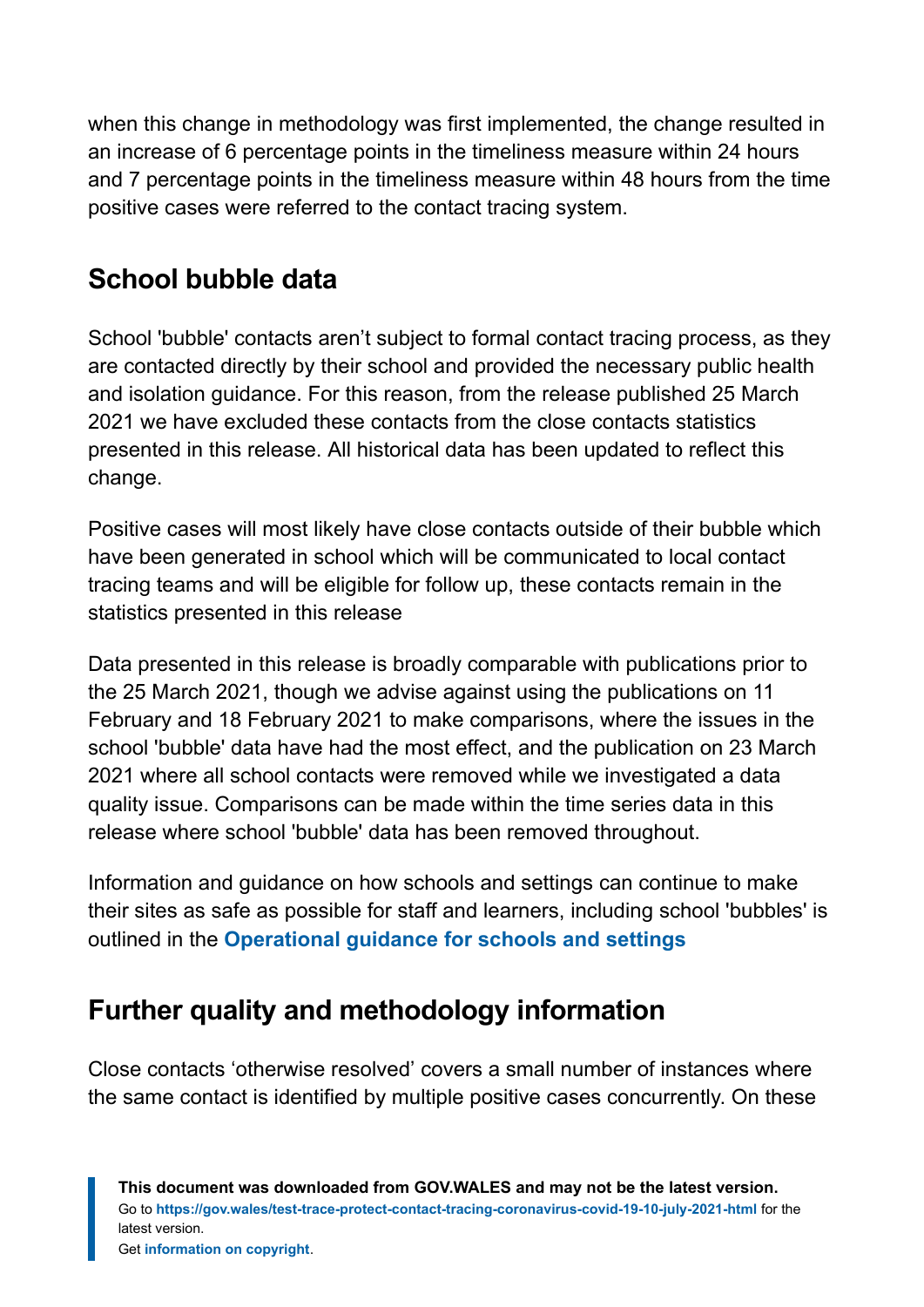occasions, contact tracing teams will work from a single record relating to that contact and mark the additional records as resolved.

The number of cases referred for contact tracing is different to the number of new cases published by Public Health Wales. These sources of data are not directly comparable due to differences in timing and the level of validation carried out, as cases submitted to the contact tracing system need to be handled manually by contact tracing teams.

Contacts generated from positive cases outside of Wales which are eligible for follow up by local contact tracing teams in Wales are included as close contacts in these statistics. These contacts may have an effect on the timeliness measures from index case creation and we are conducting further investigation with Digital Health and Care Wales (DHCW) colleague into these specific scenarios.

In the 17 May 2021 release, Digital Health and Care Wales (DHCW) changed the contact tracing data to remove duplicate records. This change was applied to historical data from the start of this dataset (21 June 2020) onwards. Duplicate records occur where more than one positive case identifies the same close contact. Following this change, close contacts are now only counted once in the figures eligible for follow up. Previously they were counted each time they were identified by a positive case. Duplicate records account for up to 5% of the eligible close contacts in each week.

For the week 21 to 27 March, there was a large increase in the number of contacts eligible for follow up in Swansea Bay University Health Board which can be seen in the associated tables published alongside this release. We believe this to be a result of some school contacts being uploaded incorrectly for this region. This increase had a small impact on the national figures presented in this release for the percentage of contacts reached but a larger impact on time taken to reach close contacts. Regions have been reminded of the guidance on uploading school "bubbles" into the system to avoid further issues with the data.

From the 4 March 2021 publication, data for travellers arriving from outside the UK's Common Travel Area is no longer included in the figures presented in this release and has been removed retrospectively from historic data. Compared to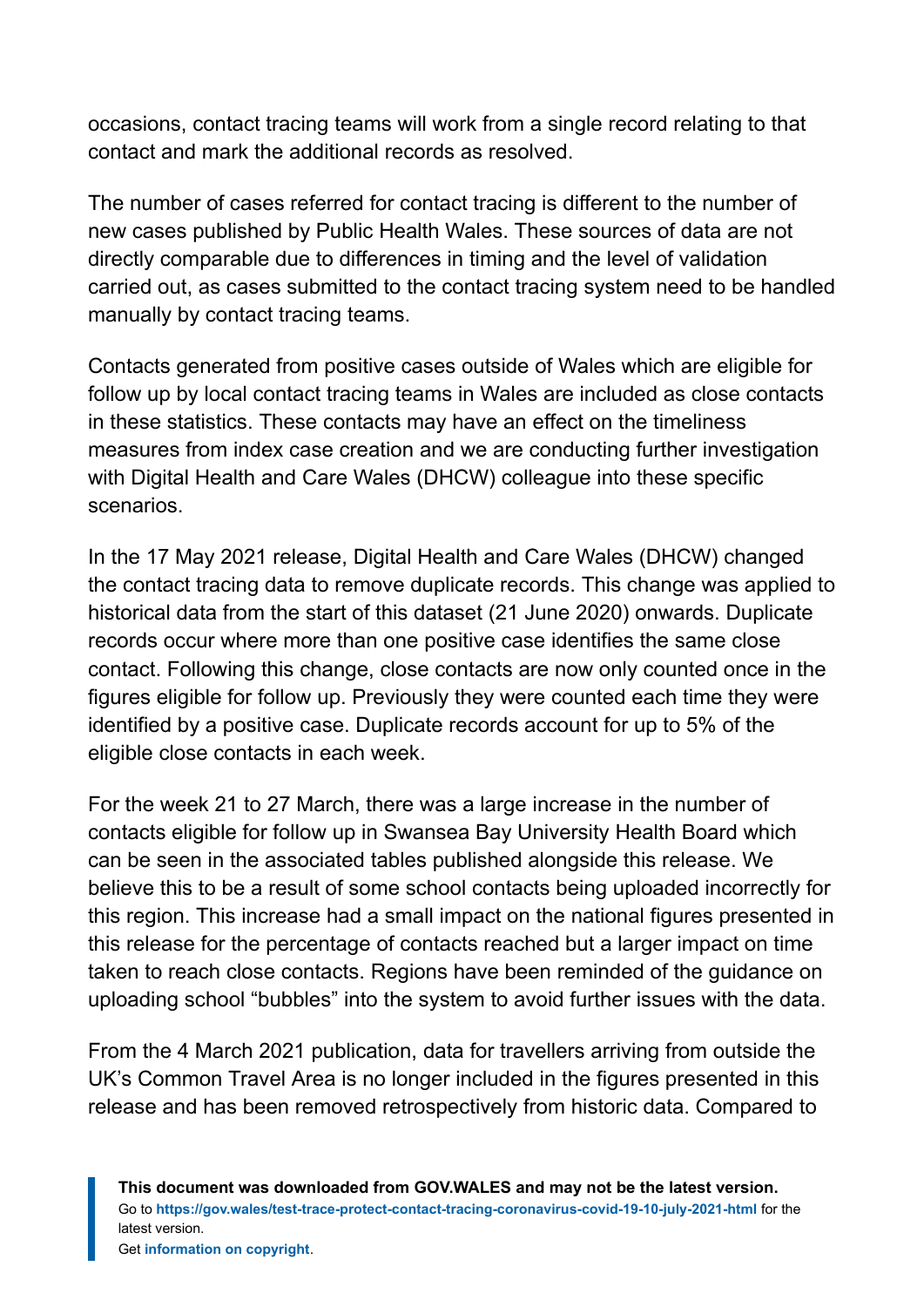the data as it was published on 25 February 2021, this resulted in a small reduction in the number of index cases and close contacts in the data published on 4 March 2021 as these arriving international travellers represented less than 3% of the weekly cases. These citizens are isolating due to their travel and to avoid any potential transmission of variants of concern. As such they are subject to a separate managed **[quarantine process](https://gov.wales/how-isolate-when-you-travel-wales-coronavirus-covid-19)**. If an arriving international traveller subsequently tests positive, they will then become an index case and therefore be subject to the full contact tracing process and appear in the statistics presented.

On 17 December, the NHS Wales Test Trace Protect (TTP) service rolled out a new function aimed at giving people the ability to provide details of their close contacts via a new e-form. Cases receive an initial phone call from contact tracers to invite them to complete the e-form and this call is defined as a successful contact. This information is included in the data shown in this release and will have an impact on the overall percentage of both positive cases and contacts successfully contacted, and the percentage of positive cases and contacts reached within 24 and 48 hours. Due to the reduction in positive cases in Wales and therefore, lower numbers of cases and contacts currently requiring contact tracing, most local contact tracing teams are prioritising phone calls over the use of the e-form. This means that e-forms will account for extremely small numbers within the data presented in this publication. We continue to work with colleagues to monitor use of the e-form within the contact tracing system and will include further information on this if use of the e-form begins to increase considerably.

In recent weeks, all measures for the time taken to reach positive cases and close contacts have seen a decrease. This is likely due to a larger number of positive cases and close contacts eligible for follow up by local contact tracing teams.

Data for contact tracing via the NHS COVID-19 App is published by The Department of Health and Social Care and includes data on users who have completed the symptom checker, test results received, users notified to selfisolate and check in events that have taken place. Latest published data and more information on this can be found at: **[What data is available about how](https://faq.covid19.nhs.uk/article/KA-01367) [the NHS COVID-19 app is being used?](https://faq.covid19.nhs.uk/article/KA-01367)**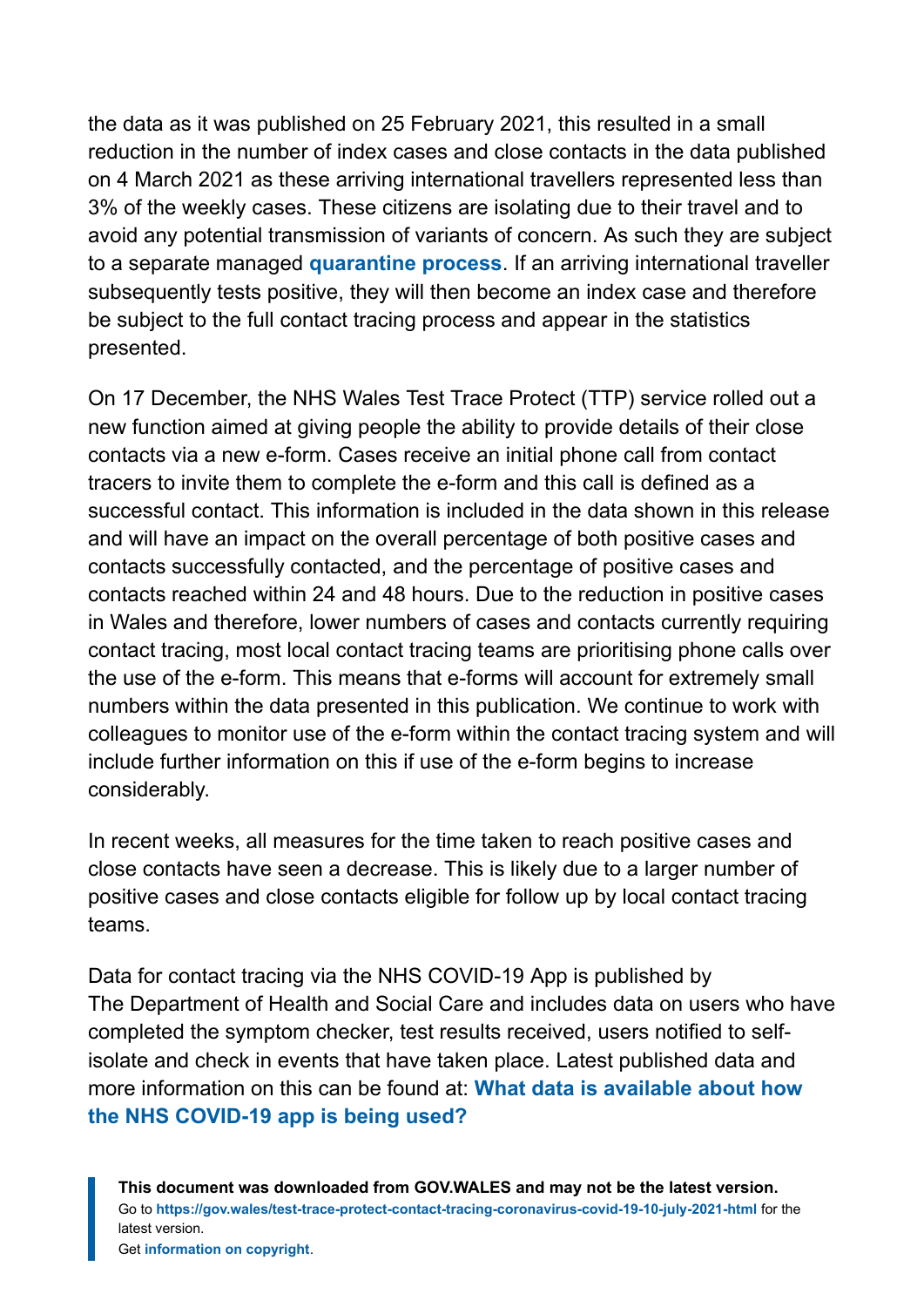## **National Statistics status**

These statistics are not National Statistics. However, as far as has been practicable, they have been collected and validated in accordance with the pillars and principles within the **[Code of Practice for Statistics](https://code.statisticsauthority.gov.uk/)**. We continue to develop the data collection and quality assurance process to improve the data.

These statistics have been produced quickly in response to developing world events.

# **Well-being of Future Generations Act**

The Well-being of Future Generations Act 2015 is about improving the social, economic, environmental and cultural wellbeing of Wales. The Act puts in place seven wellbeing goals for Wales. These are for a more equal, prosperous, resilient, healthier and globally responsible Wales, with cohesive communities and a vibrant culture and thriving Welsh language. Under section (10)(1) of the Act, the Welsh Ministers must (a) publish indicators ('national indicators') that must be applied for the purpose of measuring progress towards the achievement of the wellbeing goals, and (b) lay a copy of the national indicators before Senedd Cymru. The 46 national indicators were laid in March 2016.

Information on the indicators, along with narratives for each of the well-being goals and associated technical information is available in the **[Well-being of](https://gov.wales/wellbeing-wales) [Wales report](https://gov.wales/wellbeing-wales)**.

Further information on the **[Well-being of Future Generations \(Wales\) Act](https://gov.wales/well-being-future-generations-wales-act-2015-guidance) [2015](https://gov.wales/well-being-future-generations-wales-act-2015-guidance)**.

The statistics included in this release could also provide supporting narrative to the national indicators and be used by public services boards in relation to their local wellbeing assessments and local wellbeing plans.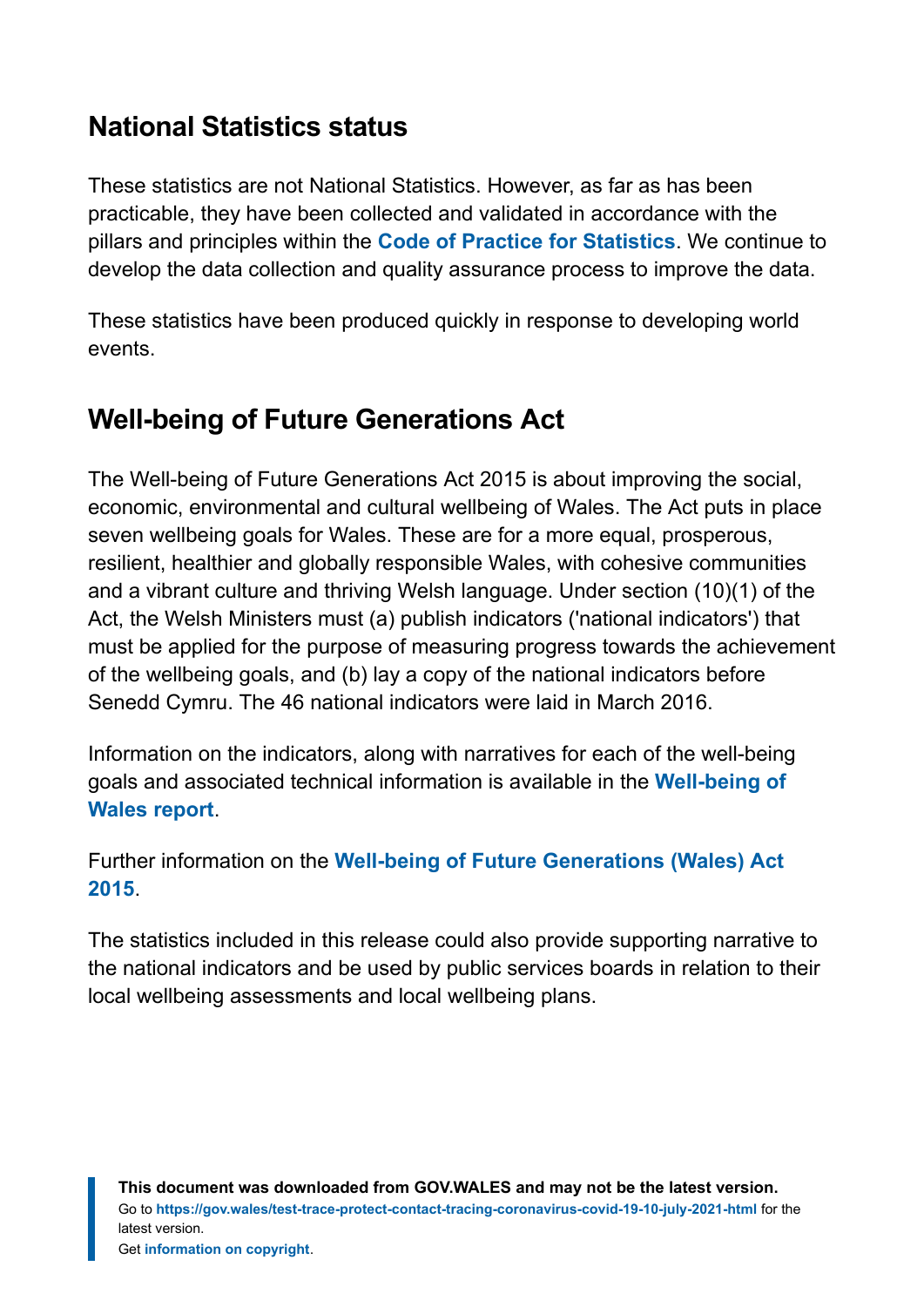### **Further information**

For information and advice on contact tracing please refer to our **[Test, trace,](https://gov.wales/test-trace-protect-coronavirus) [protect: coronavirus](https://gov.wales/test-trace-protect-coronavirus)** guidance page.

### **Next update**

This is currently a weekly statistical release. It will be published at 09:30 am every Thursday. We will review the frequency in line with changing user need.

The next release will be on Thursday 22 July 2021.

### **We want your feedback**

We welcome any feedback on any aspect of these statistics which can be provided by email to **[kas.covid19@gov.wales](mailto:KAS.COVID19@gov.wales)**.

# <span id="page-16-0"></span>**Contact details**

Statistician: Alex Fitzpatrick (for queries about the data) Telephone: 0300 025 9016 Email: **[kas.covid19@gov.wales](mailto:kas.covid19@gov.wales)**

Media: 0300 025 8099

SFR 214/2021